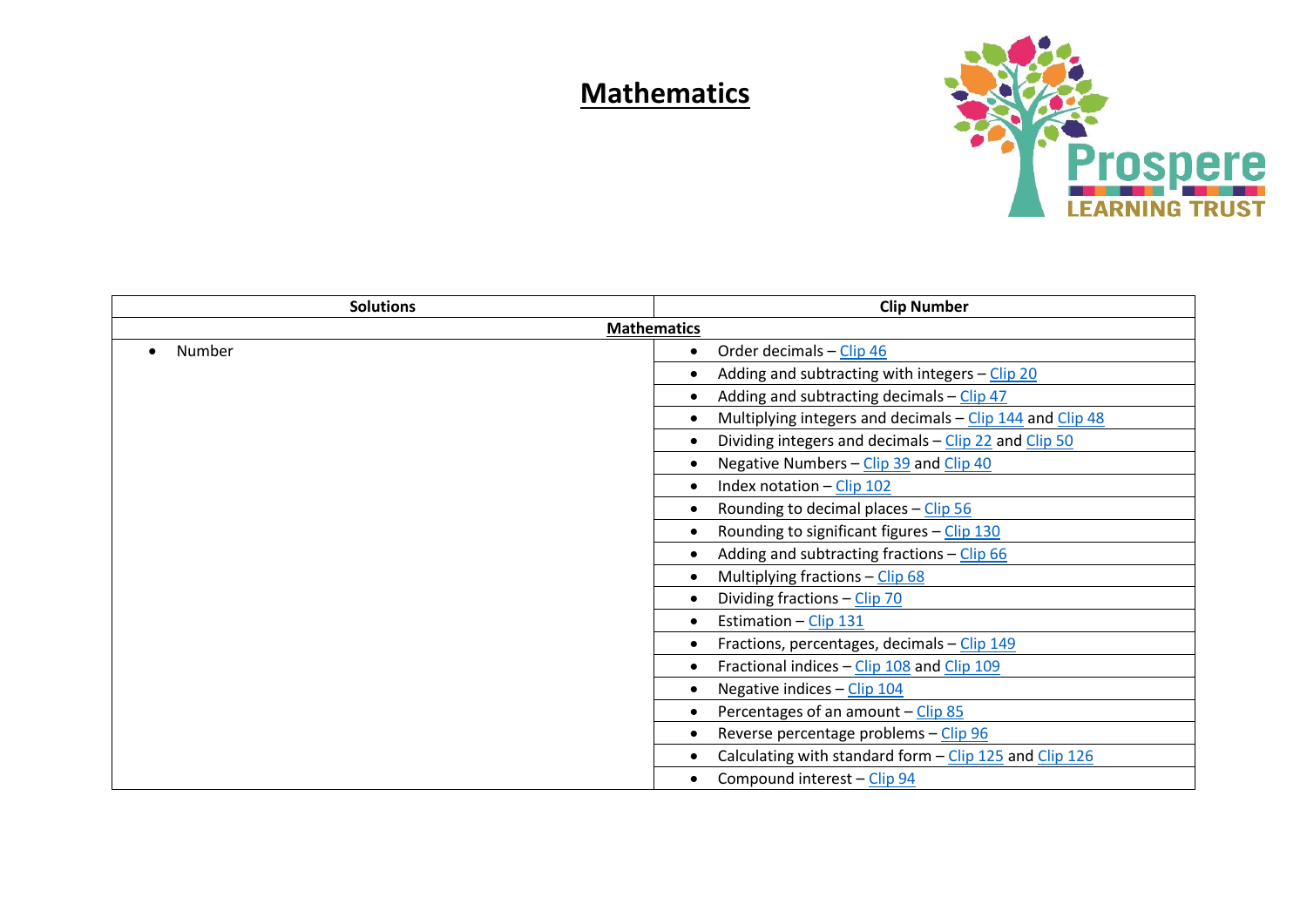|                      | Surds - Clip 115 and Clip 113                                                          |
|----------------------|----------------------------------------------------------------------------------------|
| Ratio and Proportion | Sharing into a ratio - Clip 332, Clip 333 and Clip 334                                 |
|                      | Direct proportion - Clip 339, Clip 340 and Clip 341                                    |
|                      | Percentage change - Clip 97<br>$\bullet$                                               |
| Algebra              | Collecting like terms - Clip 156                                                       |
|                      | Expanding and simplifying brackets - Clip 160 and Clip 161                             |
|                      | Substitution - Clip 781 and Clip 784                                                   |
|                      | Finding the nth term $-$ Clip 198<br>$\bullet$                                         |
|                      | Finding the nth term of a quadratic sequence $-$ Clip 248                              |
|                      | Solving equations - Clip 179, Clip 182, Clip 183 and Clip 184                          |
|                      | Factorise and solve quadratic equations - Clip 230                                     |
|                      | Solving linear inequalities - Clip 269                                                 |
|                      | Drawing straight line graphs - Clip 206<br>$\bullet$                                   |
|                      | Identifying the gradient and y-intercept from and equation $-\text{Clip}$<br>$\bullet$ |
|                      | 207                                                                                    |
|                      | Forming equations - Clip 176                                                           |
|                      | Rearranging formulae - Clip 281                                                        |
|                      | Algebraic fractions - Clip 172                                                         |
|                      | Functions - Clip 288                                                                   |
|                      | Inverse functions - Clip 295                                                           |
|                      | Simultaneous equations - Clip 192                                                      |
|                      | Using graphs to find approximate solutions - Clip 323                                  |
|                      | Distance-time graphs - Clip 874 and Clip 875<br>$\bullet$                              |
|                      | Transformation of graphs - Clip 307                                                    |
|                      | Trigonometric graphs - Clip 303, Clip 304 and Clip 305                                 |
| Shape and measure    | Metric conversions - Clip 695, Clip 692 and Clip 698                                   |
|                      | Area of 2D shapes - Clip 554, Clip 557 and Clip 559                                    |
|                      | Perimeter of 2D shapes - Clip 549 and Clip 550<br>$\bullet$                            |
|                      | Angle sum of polygons - Clip 561                                                       |
|                      | Angles in parallel lines - Clip 481 and Clip 483                                       |
|                      | Area of a circle – Clip 539<br>$\bullet$                                               |